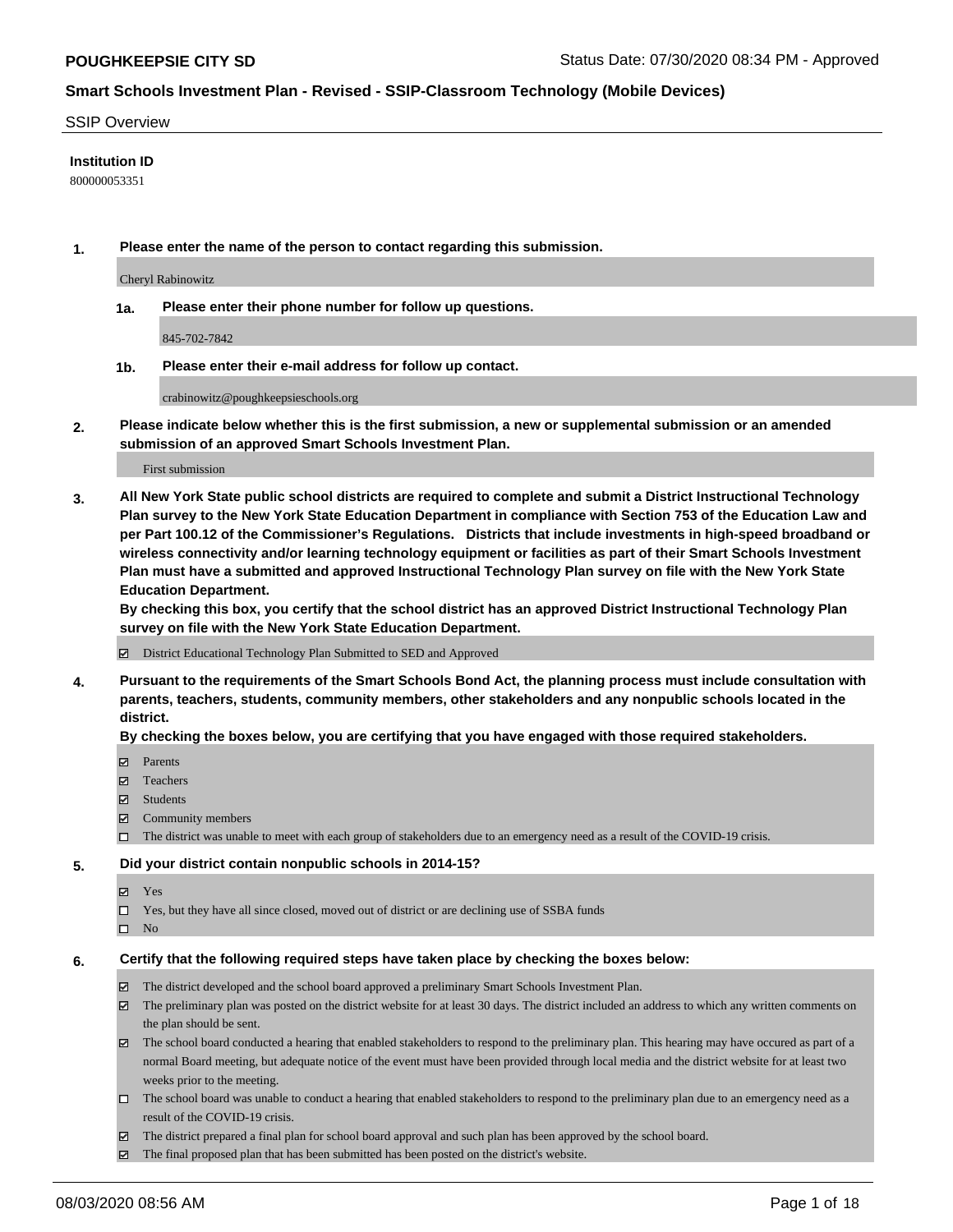SSIP Overview

**6a. Please upload the proposed Smart Schools Investment Plan (SSIP) that was posted on the district's website, along with any supporting materials. Note that this should be different than your recently submitted Educational Technology Survey. The Final SSIP, as approved by the School Board, should also be posted on the website and remain there during the course of the projects contained therein.**

PCSD BOE AGENDA SSIP Resolution April 28 2020.pdf PCSD BOE AGENDA SSIP Feb 5 2020..pdf Poughkeepsie City School District BOE Approved Smart Schools Investment Plan.pdf PCSD BOE AGENDA Public Hearing SSIP March 4 2020.pdf

**6b. Enter the webpage address where the final Smart Schools Investment Plan is posted. The Plan should remain posted for the life of the included projects.**

https://www.poughkeepsieschools.org/domain/231

**7. Please enter an estimate of the total number of students and staff that will benefit from this Smart Schools Investment Plan based on the cumulative projects submitted to date.**

5,036

**8. An LEA/School District may partner with one or more other LEA/School Districts to form a consortium to pool Smart Schools Bond Act funds for a project that meets all other Smart School Bond Act requirements. Each school district participating in the consortium will need to file an approved Smart Schools Investment Plan for the project and submit a signed Memorandum of Understanding that sets forth the details of the consortium including the roles of each respective district.**

 $\Box$  The district plans to participate in a consortium to partner with other school district(s) to implement a Smart Schools project.

**9. Please enter the name and 6-digit SED Code for each LEA/School District participating in the Consortium.**

| <b>Partner LEA/District</b> | <b>ISED BEDS Code</b> |
|-----------------------------|-----------------------|
| (No Response)               | (No Response)         |

**10. Please upload a signed Memorandum of Understanding with all of the participating Consortium partners.**

(No Response)

**11. Your district's Smart Schools Bond Act Allocation is:**

\$5,708,639

**12. Final 2014-15 BEDS Enrollment to calculate Nonpublic Sharing Requirement**

|            | l Public Enrollment | Nonpublic Enrollment | Total Enrollment | l Nonpublic Percentage |
|------------|---------------------|----------------------|------------------|------------------------|
| Enrollment | 1227<br>4.22.       | 148                  | 4.375.00         | 3.38                   |

**13. This table compares each category budget total, as entered in that category's page, to the total expenditures listed in the category's expenditure table. Any discrepancies between the two must be resolved before submission.**

|                                            | Sub-Allocations | <b>Expenditure Totals</b> | <b>Difference</b> |
|--------------------------------------------|-----------------|---------------------------|-------------------|
| School Connectivity                        | 0.00            | 0.00                      | 0.00              |
| Connectivity Projects for<br>l Communities | 0.00            | 0.00                      | 0.00              |
| Classroom Technology                       | 1,687,272.00    | 1,687,272.00              | 0.00              |
| Pre-Kindergarten Classrooms                | 0.00            | 0.00                      | 0.00              |
| Replace Transportable<br><b>Classrooms</b> | 0.00            | 0.00                      | 0.00              |
| High-Tech Security Features                |                 |                           |                   |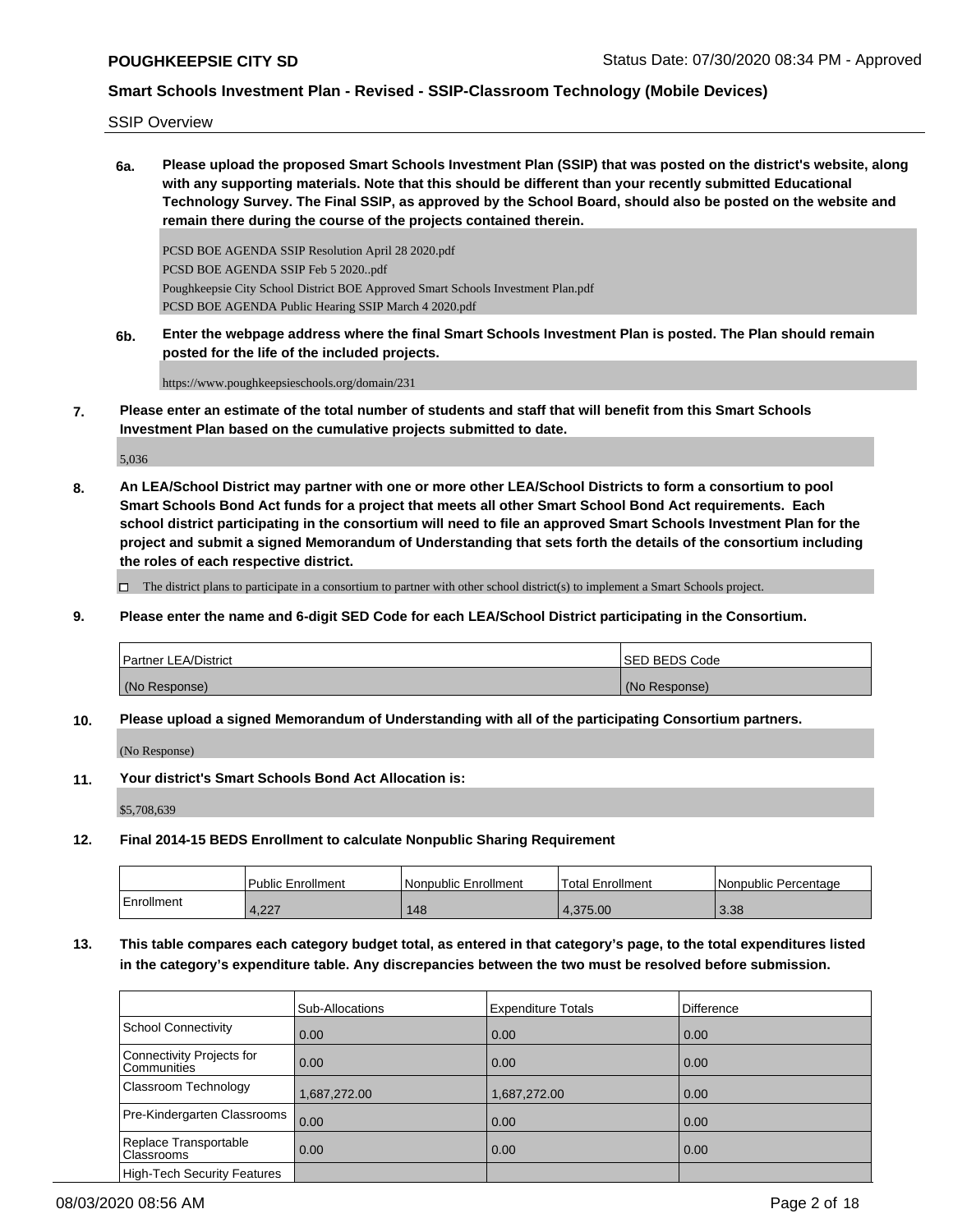SSIP Overview

|                | l Sub-Allocations | <b>Expenditure Totals</b> | Difference |
|----------------|-------------------|---------------------------|------------|
|                | 0.00              | 0.00                      | 0.00       |
| Nonpublic Loan | 37,000.00         | 37,000.00                 | 0.00       |
| <b>Totals:</b> | 1,724,272         | 1,724,272                 | O          |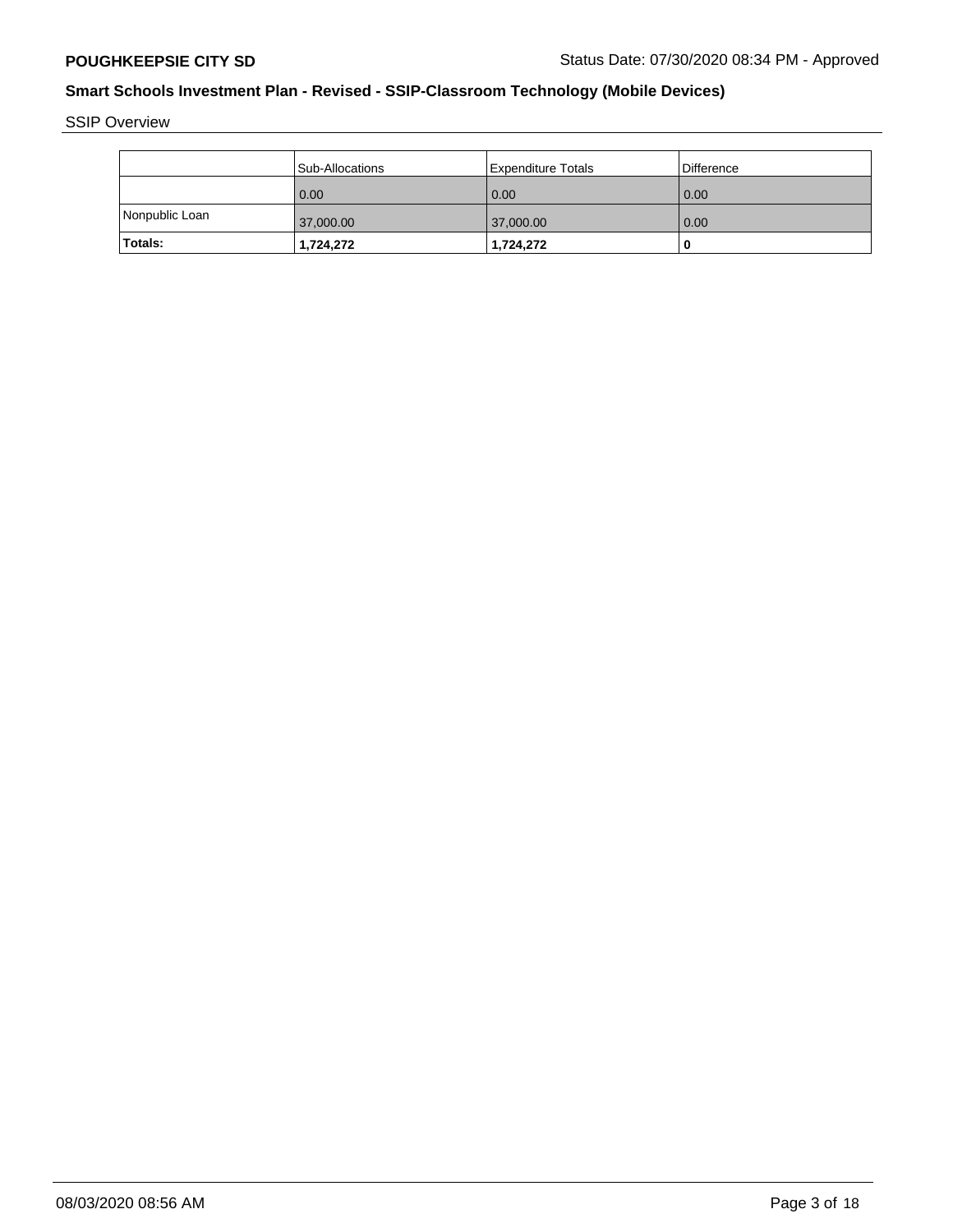School Connectivity

- **1. In order for students and faculty to receive the maximum benefit from the technology made available under the Smart Schools Bond Act, their school buildings must possess sufficient connectivity infrastructure to ensure that devices can be used during the school day. Smart Schools Investment Plans must demonstrate that:**
	- **• sufficient infrastructure that meets the Federal Communications Commission's 100 Mbps per 1,000 students standard currently exists in the buildings where new devices will be deployed, or**
	- **• is a planned use of a portion of Smart Schools Bond Act funds, or**
	- **• is under development through another funding source.**

**Smart Schools Bond Act funds used for technology infrastructure or classroom technology investments must increase the number of school buildings that meet or exceed the minimum speed standard of 100 Mbps per 1,000 students and staff within 12 months. This standard may be met on either a contracted 24/7 firm service or a "burstable" capability. If the standard is met under the burstable criteria, it must be:**

**1. Specifically codified in a service contract with a provider, and**

**2. Guaranteed to be available to all students and devices as needed, particularly during periods of high demand, such as computer-based testing (CBT) periods.**

**Please describe how your district already meets or is planning to meet this standard within 12 months of plan submission.**

(No Response)

**1a. If a district believes that it will be impossible to meet this standard within 12 months, it may apply for a waiver of this requirement, as described on the Smart Schools website. The waiver must be filed and approved by SED prior to submitting this survey.**

 $\Box$  By checking this box, you are certifying that the school district has an approved waiver of this requirement on file with the New York State Education Department.

**2. Connectivity Speed Calculator (Required). If the district currently meets the required speed, enter "Currently Met" in the last box: Expected Date When Required Speed Will be Met.**

|                  | l Number of     | Required Speed | Current Speed in | Expected Speed | Expected Date                        |
|------------------|-----------------|----------------|------------------|----------------|--------------------------------------|
|                  | <b>Students</b> | In Mbps        | <b>Mbps</b>      | to be Attained | When Required                        |
|                  |                 |                |                  |                | Within 12 Months 1Speed Will be Met1 |
| Calculated Speed | (No Response)   | 0.00           | (No Response)    | (No Response)  | l (No Response)                      |

**3. Describe how you intend to use Smart Schools Bond Act funds for high-speed broadband and/or wireless connectivity projects in school buildings.**

(No Response)

**4. Describe the linkage between the district's District Instructional Technology Plan and how the proposed projects will improve teaching and learning. (There should be a link between your response to this question and your responses to Question 1 in Section IV - NYSED Initiatives Alignment: "Explain how the district use of instructional technology will serve as a part of a comprehensive and sustained effort to support rigorous academic standards attainment and performance improvement for students."** 

**Your answer should also align with your answers to the questions in Section II - Strategic Technology Planning and the associated Action Steps in Section III - Action Plan.)**

(No Response)

**5. If the district wishes to have students and staff access the Internet from wireless devices within the school building, or in close proximity to it, it must first ensure that it has a robust Wi-Fi network in place that has sufficient bandwidth to meet user demand.**

**Please describe how you have quantified this demand and how you plan to meet this demand.**

(No Response)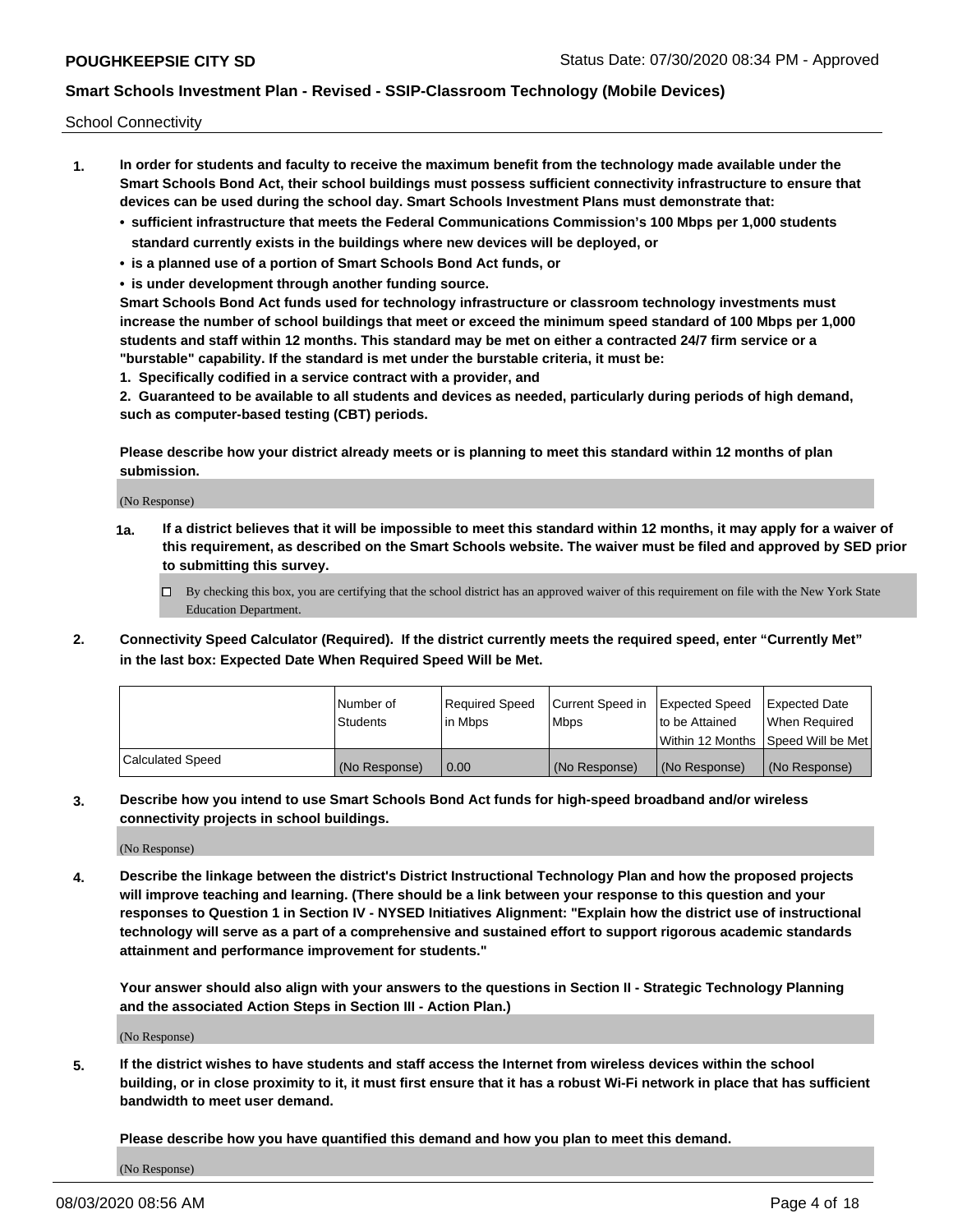School Connectivity

**6. Smart Schools plans with any expenditures in the School Connectivity category require a project number from the Office of Facilities Planning. Districts must submit an SSBA LOI and receive project numbers prior to submitting the SSIP. As indicated on the LOI, some projects may be eligible for a streamlined review and will not require a building permit.**

**Please indicate on a separate row each project number given to you by the Office of Facilities Planning.**

| Project Number |  |
|----------------|--|
| (No Response)  |  |

**7. Certain high-tech security and connectivity infrastructure projects may be eligible for an expedited review process as determined by the Office of Facilities Planning.**

## **Was your project deemed eligible for streamlined review?**

(No Response)

## **8. Include the name and license number of the architect or engineer of record.**

| Name          | License Number |
|---------------|----------------|
| (No Response) | (No Response)  |

## **9. Public Expenditures – Loanable (Counts toward the nonpublic loan calculation)**

| Select the allowable expenditure type.<br>Repeat to add another item under each type. | <b>PUBLIC</b> Items to be<br>l Purchased | Quantity           | Cost Per Item    | <b>Total Cost</b> |
|---------------------------------------------------------------------------------------|------------------------------------------|--------------------|------------------|-------------------|
| (No Response)                                                                         | (No Response)                            | l (No<br>Response) | (No<br>Response) | $\overline{0.00}$ |
|                                                                                       |                                          | 0                  | 0.00             |                   |

## **10. Public Expenditures – Non-Loanable (Does not count toward nonpublic loan calculation)**

| Select the allowable expenditure | <b>PUBLIC</b> Items to be purchased | Quantity      | Cost per Item | <b>Total Cost</b> |
|----------------------------------|-------------------------------------|---------------|---------------|-------------------|
| type.                            |                                     |               |               |                   |
| Repeat to add another item under |                                     |               |               |                   |
| each type.                       |                                     |               |               |                   |
| (No Response)                    | (No Response)                       | (No Response) | (No Response) | 0.00              |
|                                  |                                     |               | 0.00          |                   |

#### **11. Final 2014-15 BEDS Enrollment to calculate Nonpublic Sharing Requirement (no changes allowed.)**

|            | Public Enrollment | l Nonpublic Enrollment | <b>Total Enrollment</b> | Nonpublic Percentage |
|------------|-------------------|------------------------|-------------------------|----------------------|
| Enrollment | ່າາ<br>4,ZZ 1     | 148                    | 1.375.00                | 3.38                 |

## **12. Total Public Budget - Loanable (Counts toward the nonpublic loan calculation)**

|                                                      | Public Allocations | <b>Estimated Nonpublic Loan</b><br>Amount | Estimated Total Sub-Allocations |
|------------------------------------------------------|--------------------|-------------------------------------------|---------------------------------|
| Network/Access Costs                                 | (No Response)      | 0.00                                      | 0.00                            |
| School Internal Connections and<br><b>Components</b> | (No Response)      | 0.00                                      | 0.00                            |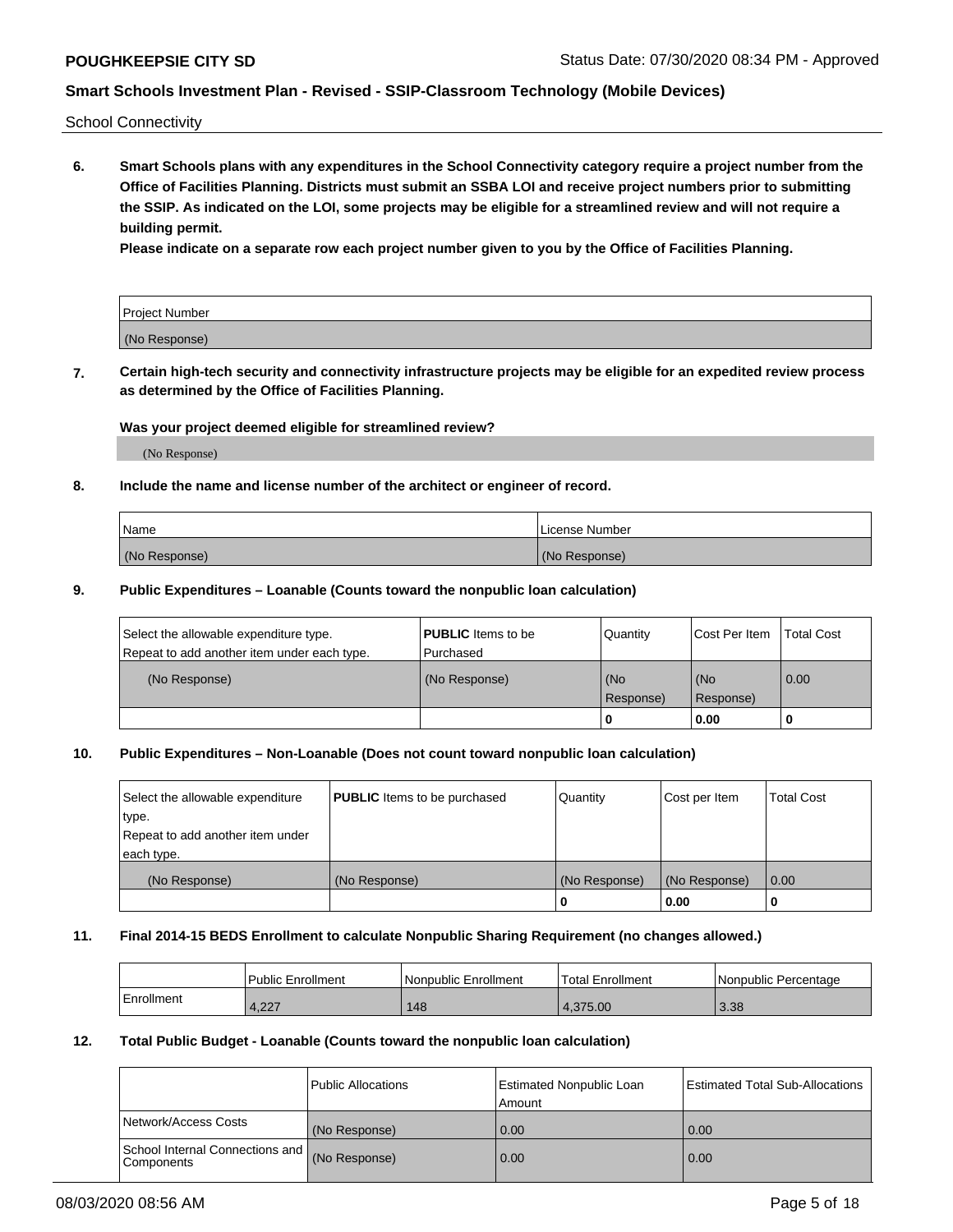School Connectivity

|              | <b>Public Allocations</b> | <b>Estimated Nonpublic Loan</b><br>l Amount | <b>Estimated Total Sub-Allocations</b> |
|--------------|---------------------------|---------------------------------------------|----------------------------------------|
| <b>Other</b> | (No Response)             | 0.00                                        | 0.00                                   |
| Totals:      | 0.00                      | 0                                           | ш                                      |

# **13. Total Public Budget – Non-Loanable (Does not count toward the nonpublic loan calculation)**

|                                                   | Sub-<br>Allocation |
|---------------------------------------------------|--------------------|
|                                                   |                    |
| Network/Access Costs                              | (No Response)      |
| <b>Outside Plant Costs</b>                        | (No Response)      |
| <b>School Internal Connections and Components</b> | (No Response)      |
| Professional Services                             | (No Response)      |
| Testing                                           | (No Response)      |
| <b>Other Upfront Costs</b>                        | (No Response)      |
| <b>Other Costs</b>                                | (No Response)      |
| <b>Totals:</b>                                    | 0.00               |

# **14. School Connectivity Totals**

|                          | Total Sub-Allocations |
|--------------------------|-----------------------|
| Total Loanable Items     | $\overline{0.00}$     |
| Total Non-Ioanable Items | $\overline{0.00}$     |
| Totals:                  |                       |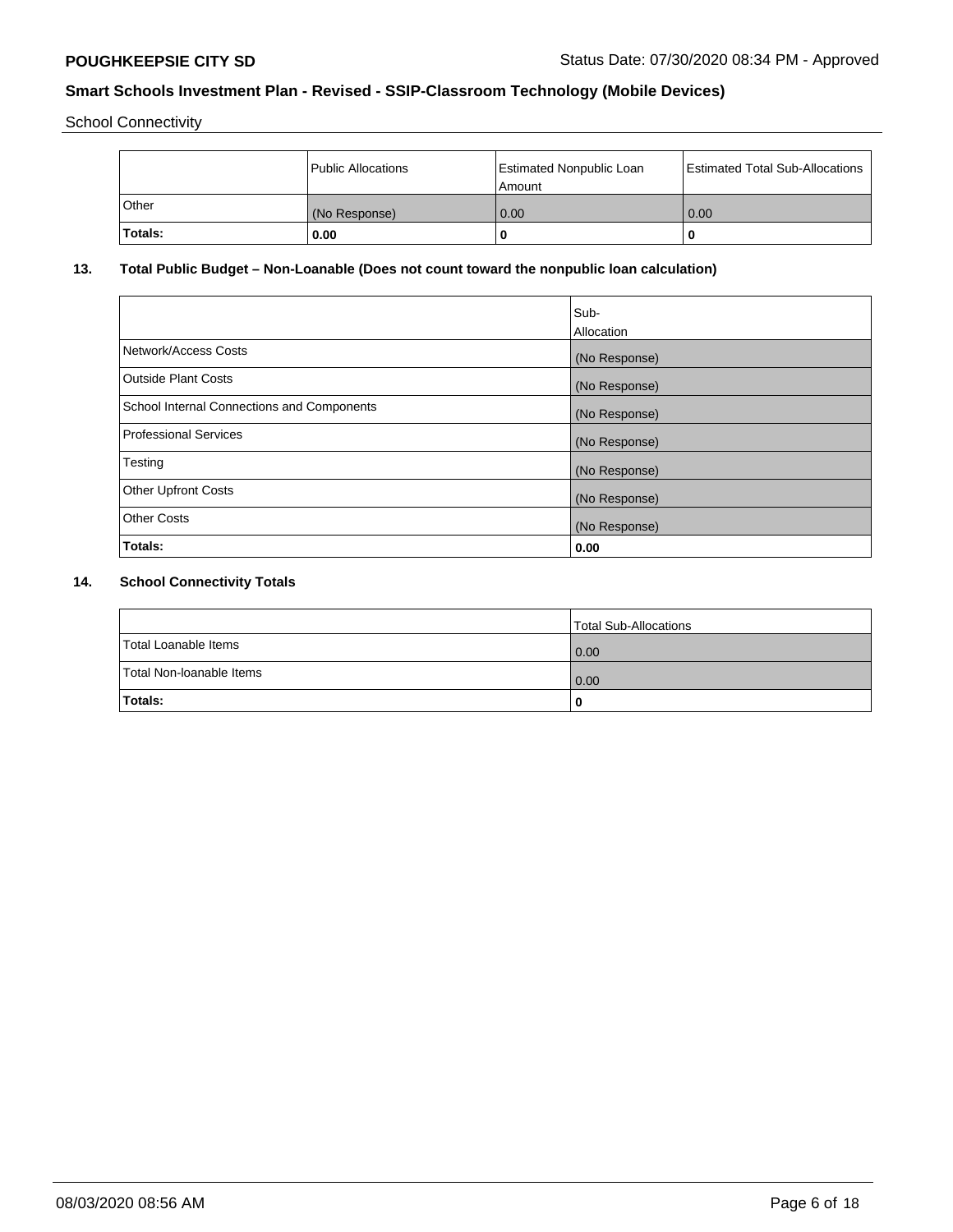Community Connectivity (Broadband and Wireless)

**1. Describe how you intend to use Smart Schools Bond Act funds for high-speed broadband and/or wireless connectivity projects in the community.**

(No Response)

**2. Please describe how the proposed project(s) will promote student achievement and increase student and/or staff access to the Internet in a manner that enhances student learning and/or instruction outside of the school day and/or school building.**

(No Response)

**3. Community connectivity projects must comply with all the necessary local building codes and regulations (building and related permits are not required prior to plan submission).**

 $\Box$  I certify that we will comply with all the necessary local building codes and regulations.

**4. Please describe the physical location of the proposed investment.**

(No Response)

**5. Please provide the initial list of partners participating in the Community Connectivity Broadband Project, along with their Federal Tax Identification (Employer Identification) number.**

| <b>Project Partners</b> | l Federal ID # |
|-------------------------|----------------|
| (No Response)           | (No Response)  |

**6. Please detail the type, quantity, per unit cost and total cost of the eligible items under each sub-category.**

| Select the allowable expenditure | Item to be purchased | Quantity      | Cost per Item | <b>Total Cost</b> |
|----------------------------------|----------------------|---------------|---------------|-------------------|
| type.                            |                      |               |               |                   |
| Repeat to add another item under |                      |               |               |                   |
| each type.                       |                      |               |               |                   |
| (No Response)                    | (No Response)        | (No Response) | (No Response) | 0.00              |
|                                  |                      | o             | 0.00          |                   |

**7. If you are submitting an allocation for Community Connectivity, complete this table.**

**Note that the calculated Total at the bottom of the table must equal the Total allocation for this category that you entered in the SSIP Overview overall budget.**

|                                    | Sub-Allocation |
|------------------------------------|----------------|
| Network/Access Costs               | (No Response)  |
| Outside Plant Costs                | (No Response)  |
| <b>Tower Costs</b>                 | (No Response)  |
| <b>Customer Premises Equipment</b> | (No Response)  |
| <b>Professional Services</b>       | (No Response)  |
| Testing                            | (No Response)  |
| <b>Other Upfront Costs</b>         | (No Response)  |
| <b>Other Costs</b>                 | (No Response)  |
| Totals:                            | 0.00           |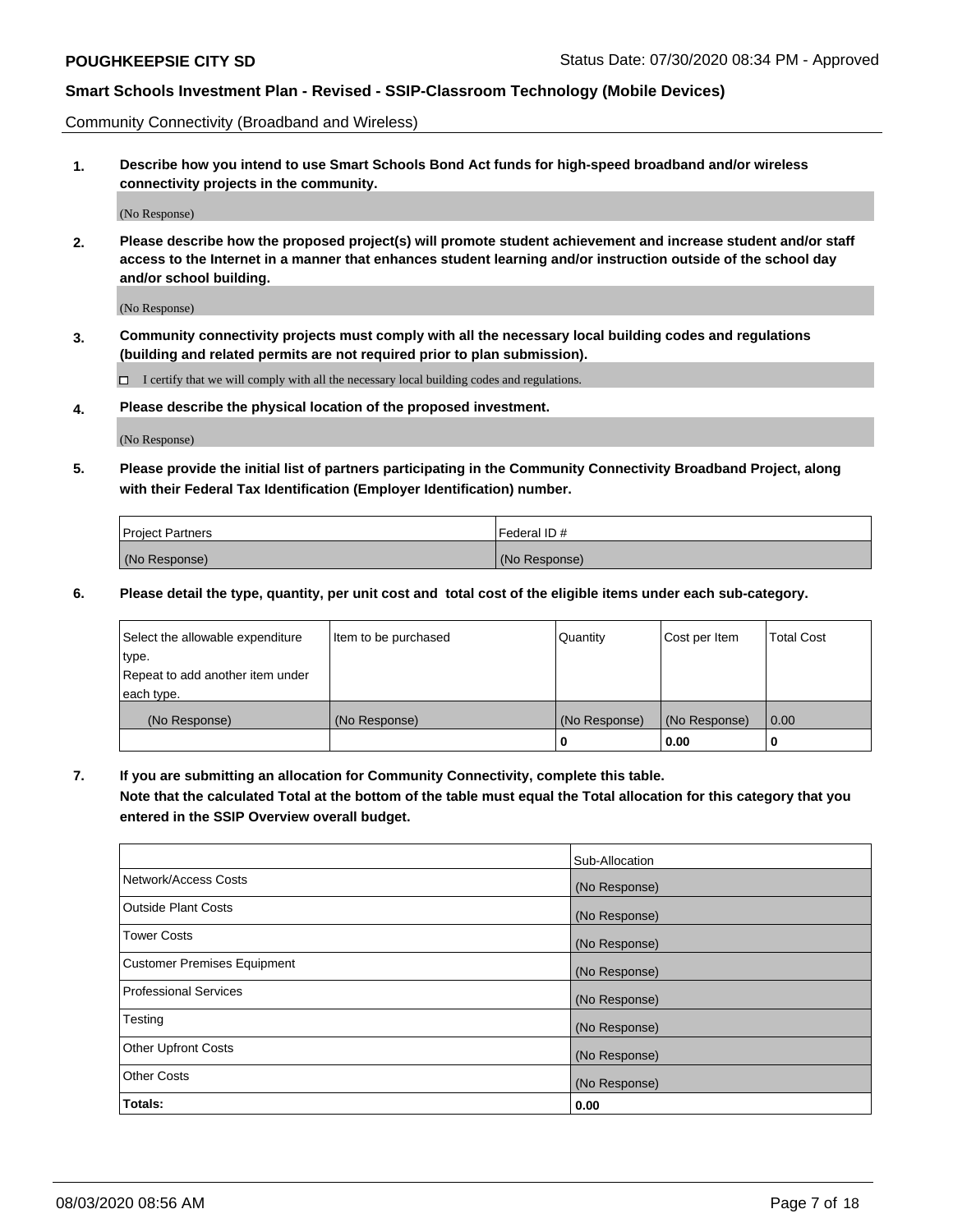#### Classroom Learning Technology

**1. In order for students and faculty to receive the maximum benefit from the technology made available under the Smart Schools Bond Act, their school buildings must possess sufficient connectivity infrastructure to ensure that devices can be used during the school day. Smart Schools Investment Plans must demonstrate that sufficient infrastructure that meets the Federal Communications Commission's 100 Mbps per 1,000 students standard currently exists in the buildings where new devices will be deployed, or is a planned use of a portion of Smart Schools Bond Act funds, or is under development through another funding source. Smart Schools Bond Act funds used for technology infrastructure or classroom technology investments must increase the number of school buildings that meet or exceed the minimum speed standard of 100 Mbps per 1,000 students and staff within 12 months. This standard may be met on either a contracted 24/7 firm service or a "burstable" capability. If the standard is met under the burstable criteria, it must be:**

**1. Specifically codified in a service contract with a provider, and**

**2. Guaranteed to be available to all students and devices as needed, particularly during periods of high demand, such as computer-based testing (CBT) periods.**

**Please describe how your district already meets or is planning to meet this standard within 12 months of plan submission.**

The Poughkeepsie City School District has single mode fiber between each building of our district. The wide area network has capabilities of up to 10 Gb/sec of inter-connectivity. However, currently the Poughkeepsie City School District is using only 1 Gb/sec between sites for district interconnectivity.

- **1a. If a district believes that it will be impossible to meet this standard within 12 months, it may apply for a waiver of this requirement, as described on the Smart Schools website. The waiver must be filed and approved by SED prior to submitting this survey.**
	- By checking this box, you are certifying that the school district has an approved waiver of this requirement on file with the New York State Education Department.
- **2. Connectivity Speed Calculator (Required). If the district currently meets the required speed, enter "Currently Met" in the last box: Expected Date When Required Speed Will be Met.**

|                  | l Number of     | Required Speed | Current Speed in | Expected Speed     | <b>Expected Date</b> |
|------------------|-----------------|----------------|------------------|--------------------|----------------------|
|                  | <b>Students</b> | lin Mbps       | <b>Mbps</b>      | to be Attained     | When Reauired        |
|                  |                 |                |                  | l Within 12 Months | Speed Will be Met    |
| Calculated Speed | 4,227           | 422.70         | 423              | (No Response)      | <b>Currently Met</b> |

**3. If the district wishes to have students and staff access the Internet from wireless devices within the school building, or in close proximity to it, it must first ensure that it has a robust Wi-Fi network in place that has sufficient bandwidth to meet user demand.**

**Please describe how you have quantified this demand and how you plan to meet this demand.**

The District's network will continue to be supported to serve as secure, reliable high-speed network platform capable of providing network services efficiently and grow as applicable, meeting industry standards. Quantified by using industry standards, i.e. 25-35 users per access point. One access point per classroom ensures adequate bandwidth for all users. Our average class size is between 20-30 students.

**4. All New York State public school districts are required to complete and submit an Instructional Technology Plan survey to the New York State Education Department in compliance with Section 753 of the Education Law and per Part 100.12 of the Commissioner's Regulations.**

**Districts that include educational technology purchases as part of their Smart Schools Investment Plan must have a submitted and approved Instructional Technology Plan survey on file with the New York State Education Department.**

By checking this box, you are certifying that the school district has an approved Instructional Technology Plan survey on file with the New York State Education Department.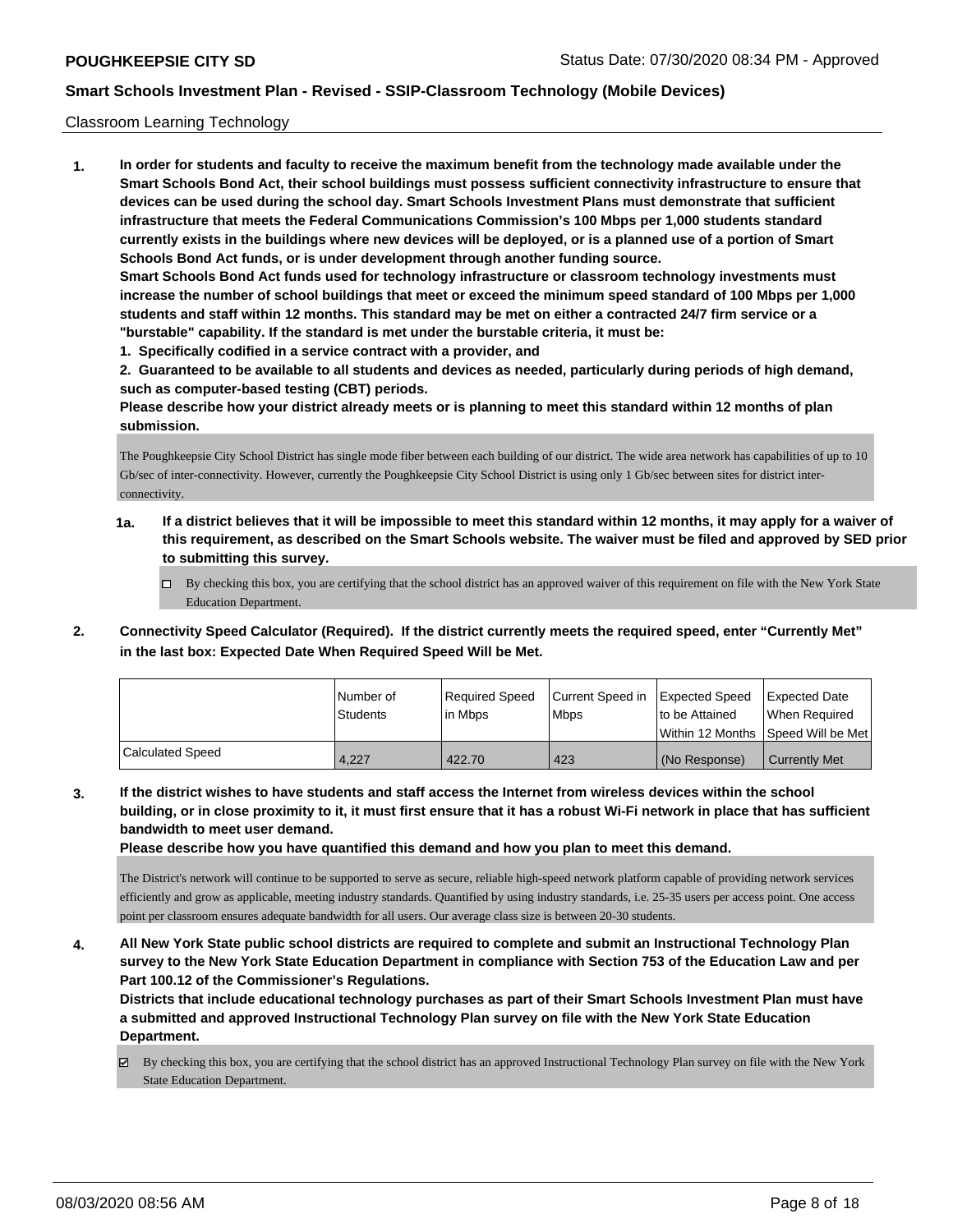Classroom Learning Technology

**5. Describe the devices you intend to purchase and their compatibility with existing or planned platforms or systems. Specifically address the adequacy of each facility's electrical, HVAC and other infrastructure necessary to install and support the operation of the planned technology.**

The district plans to purchase Dell Chromebook, model 11 3100 2-in-1 with 65W AC Adapter 250V,1M and Dell Latitude, model 5500 Laptop with 65W AC Adapter, 7.4mm Barrel for every instructional classroom in the district. These mobile devices will operate wirelessly on the district's network. Our current software products will continue to function with the new devices and our online resources will be enhanced as a result of such. Each classroom has sufficient electric outlets to support the charging of the devices.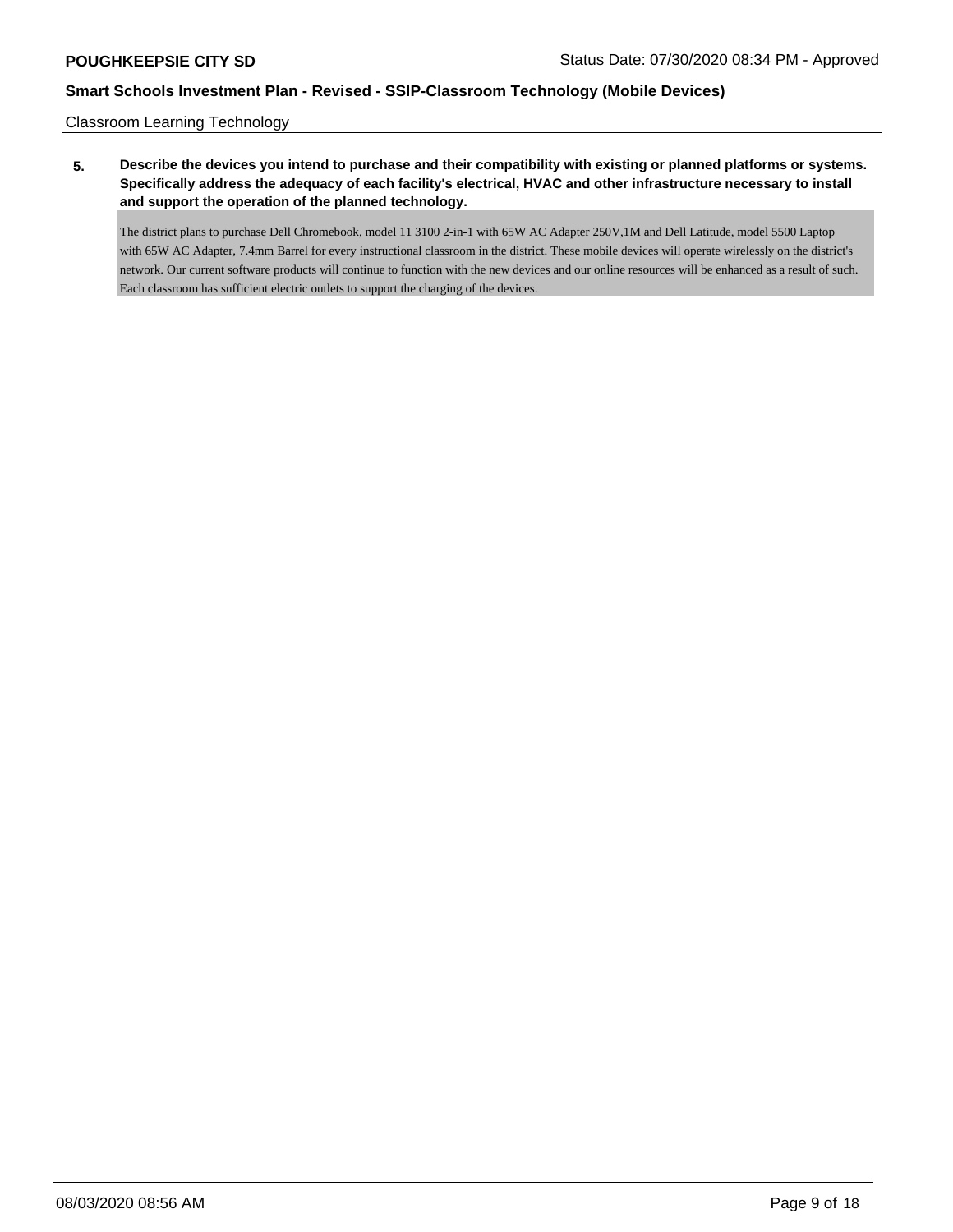#### Classroom Learning Technology

- **6. Describe how the proposed technology purchases will:**
	- **> enhance differentiated instruction;**
	- **> expand student learning inside and outside the classroom;**
	- **> benefit students with disabilities and English language learners; and**
	- **> contribute to the reduction of other learning gaps that have been identified within the district.**

**The expectation is that districts will place a priority on addressing the needs of students who struggle to succeed in a rigorous curriculum. Responses in this section should specifically address this concern and align with the district's Instructional Technology Plan (in particular Question 2 of E. Curriculum and Instruction: "Does the district's instructional technology plan address the needs of students with disabilities to ensure equitable access to instruction, materials and assessments?" and Question 3 of the same section: "Does the district's instructional technology plan address the provision of assistive technology specifically for students with disabilities to ensure access to and participation in the general curriculum?")**

**In addition, describe how the district ensures equitable access to instruction, materials and assessments and participation in the general curriculum for both SWD and English Language Learners/Multilingual Learners (ELL/MLL) students.**

Aligned with our approved, District Technology Plan, the Poughkeepsie City School District is committed to the development of instructional technology integrated into the curriculum and providing professional development for our teachers so they can develop lessons that incorporate appropriate 21st century skills that our students must acquire to become global citizens.

The Poughkeepsie City School District strives for equity among departments, schools and students. To ensure that all learners have access to technology, the Superintendent, the Assistant to the Superintendent, Assistant Superintendent for Family, Student Support Services, the Executive Director of Student Engagement, the Director of Family and Community Engagement the District Technology Department and others work cooperatively with principals, assistant principals, directors, departmental Chairs, Coordinators and others to balance the needs of our schools. Unfortunately, we have not been able to fully integrate one to one mobile device technology (Chromebooks and laptops) in our schools due to lack of funding. With the SSBA funds we have a great opportunity remedy this situation. Our plan will build capacity to give our students greater access to what is needed rather than what we can accommodate.

The Poughkeepsie City School District is committed to the development of our students' technological literacy skills through the use of researchbased strategies that integrate technology into curriculum, instruction and assessment. Shifting towards student centered learning opportunities where teachers are facilitators of learning will occur. Lesson planning will gradually shift from focusing from teacher delivery of content to designing collaborative inquiry based projects that tap into cross-curricular

 content, abstract concepts and learning in meaningful ways. We will develop engaging assessments and make the most of collaborative online spaces. Technology will be used to support instruction, reinforce student skills, provide alternative instructional methodologies for teaching and learning, and foster internet safety and digital literacy. This will ensure

 that the students develop the 21st Century technological literacy skills necessary to meet both National and New York State standards. Technology resources will support the delivery of instruction according to individual student learning needs and assist teachers with the development and delivery of assessments, and the organization and analysis of assessment data.

Through the meaningful integration of technology in all levels of curriculum, instruction and assessment, the Poughkeepsie City School District learning community will engage in deep learning and acquire 21st century skills necessary to become leaders. Many advanced technologies will be introduced within the district that will give teachers more options to enrich the curriculum, improve teacher effectiveness and efficiency, and enhance instruction with purposeful lesson plan design and embedded practices. All Students will have opportunities to engage in the content with personalized pathways and virtual experiences. Instructional Staff will integrate technology throughout the curriculum and content areas to improve student achievement. Technology skills for students will be embedded in the content areas in a systematic and purposeful way and aligned with NYS Standards and National Educational Technology Standards for Students. (ISTE). These Initiatives will maximize the learning potential of all students in an effort to prepare them for a successful future as 21st century citizens. The plan is to bring together different technologies, for example, but not limited to; mobile devices, interactive whiteboards, streaming media, and digital content, to enhance student learning, by increasing student engagement and student technology literacy.

The Poughkeepsie City School District will offer a selection of digital course options, which mix in-person and online coursework to give students the dual advantage of interactive individualized instruction with the teacher and the flexibility to progress at an individual pace. These programs will accommodate different learning styles and allow much broader access to specialized course material. Digital Curricula is cost-effective, accessible via mobile devices and will provide universal access for all. Moving towards a digital curriculum will allow our district provide more flexibility in how students can take courses and classes. Digital Education will enhance traditional instruction with digital content, combines blended and online instruction to promote anywhere, anytime learning, and enables students to extend learning through advanced and college-level courses. Adaptive Technologies can be transformative for many of the Poughkeepsie City School District students who have developmental disabilities or other special needs. Technologies can be used both for accessing curriculum and supporting communications and to help students thrive in the least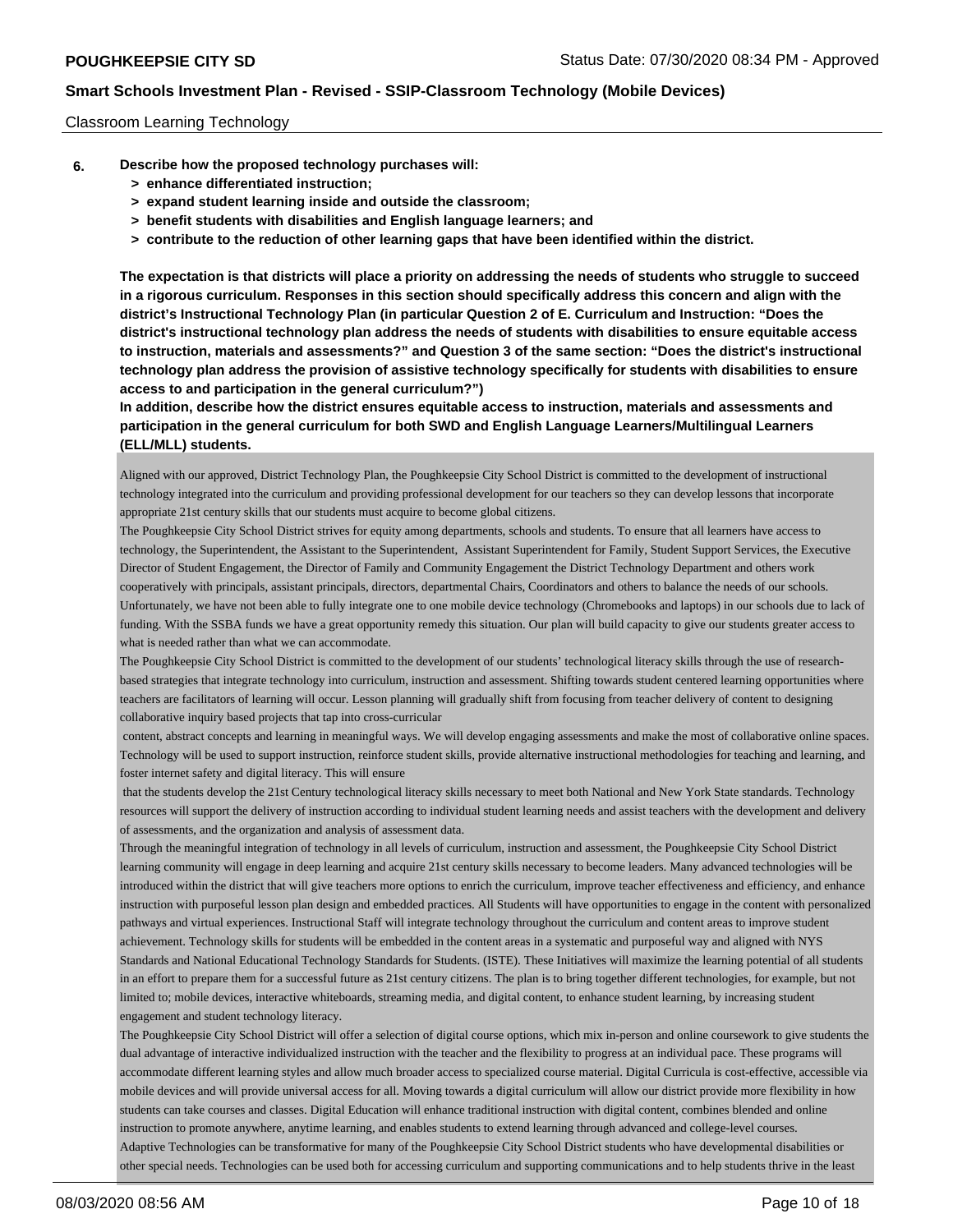## Classroom Learning Technology

restrictive educational environment. Teachers will match any of a wide variety of technology tools to accommodate individual needs. Poughkeepsie City School District teachers facilitate a range of special education programs, with most in special education classes and co-teaching models. With the special education professional in the classroom there are additional opportunities for targeted instruction and the development of strategies to assist all students in learning. There has been instructional support for special education students in the area of technology. Some strides have been made with making technology accessible to special education students such as providing specialized apps to strengthen understanding, collection of data, and the development of content. Many of our resources and instruction are flexible and accessible through the Web-based and GSuite for Education.

General and special education teachers work together to modify curriculum and develop instructional strategies for success based on individuals. Many of these opportunities require access to different web based resources. Disabled and visually impaired students can have expanded access to digital content through the web, as well as audio books, online courses, and mobile technology. ELL, and Students with Disabilities will also benefit greatly from the addition of this classroom technology. The multi-modal learning that this technology supports will bring additional opportunities to these learners. With this technology, learning is aided by media-rich lessons, which are fully interactive which help students who are language deficient or who have a disability overcome some of the obstacles they may face in a classroom without this technology.

# **7. Where appropriate, describe how the proposed technology purchases will enhance ongoing communication with parents and other stakeholders and help the district facilitate technology-based regional partnerships, including distance learning and other efforts.**

Aligned with our District Technology Plan goal, the focus will be to develop and sustain educational programs supported by technology systems provided in conjunction with family and community partners. The Poughkeepsie City School District will seek new and build upon established family and community partnerships that include formal, informal local and global community connections, collaborative projects, and relationships that advance the school's learning goals. Digital communications, online communities, social media, and digital learning environments often serve as connectors for these partnerships. Quality partnerships that involve higher education institutions, community-based organizations and business partners will continued to be fostered.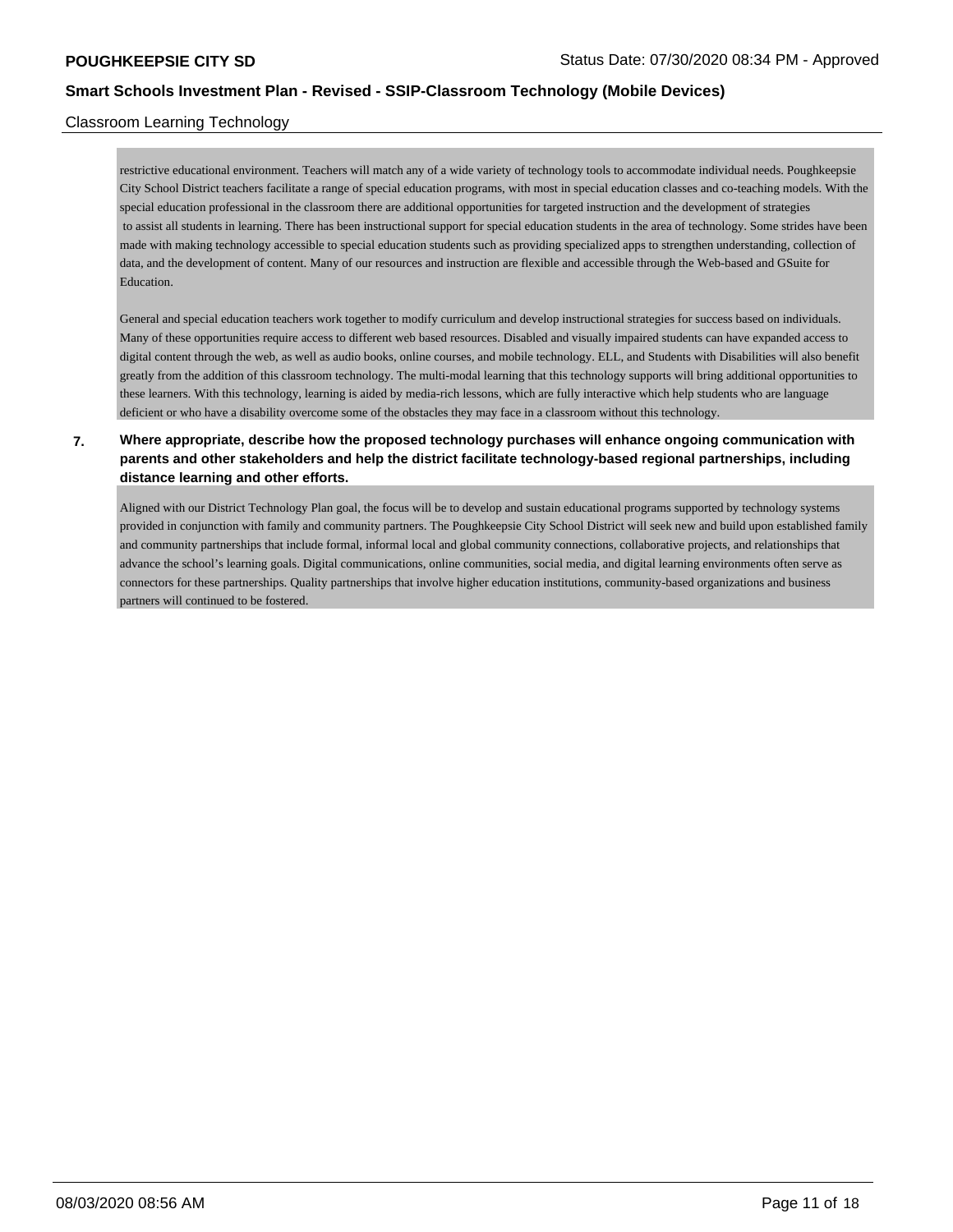#### Classroom Learning Technology

**8. Describe the district's plan to provide professional development to ensure that administrators, teachers and staff can employ the technology purchased to enhance instruction successfully.**

**Note: This response should be aligned and expanded upon in accordance with your district's response to Question 1 of F. Professional Development of your Instructional Technology Plan: "Please provide a summary of professional development offered to teachers and staff, for the time period covered by this plan, to support technology to enhance teaching and learning. Please include topics, audience and method of delivery within your summary."**

The District will provide adequate, equitable, ongoing and sustainable professional development/training in technology for all District users, that incorporates the integration of technology into teaching and learning and will be aligned with NYS Standards and ISTE Standards.\* (Professional Development will utilize the SAMR Model Framework.\*)(https://www.iste.org/standards/for-educators) \*The SAMR Model is a framework created by Dr. Ruben Puentedura that categorizes four

different degrees of classroom technology integration. (The letters "SAMR" stands for Substitution, Augmentation, Modification, and Redefinition).

The Poughkeepsie City School District plans to develop a 21st Century setting where educators will deliver technology-rich instruction. This will support evolving student learning and will include online and connected learning. Technology-rich teaching practices will ultimately lead to improvements in student success and create a broader understanding of the skills that comprise success in the digital age.

To accomplish this goal, the Poughkeepsie City School District will provide ongoing staff development and coaching to encourage and support professional competencies for 21st century skills & deeper learning. By expanding access to high-quality, ongoing, job-embedded opportunities for professional growth for teachers, administrators, and other education professionals. We will offer teachers and administrators vast new opportunities to collaborate, learn, share, and produce best practices with colleagues in school buildings across the country.

As technology becomes more widely available and continues to change, there is a compelling need to provide ongoing professional development to support educational reform goals, New York State standards to model collaborative inquiry based learning and to guide staff toward incorporating the global infrastructure in instruction and productivity.

The Poughkeepsie City School District is dedicated to providing students with the technological skills to become productive members of an ever changing global society. In order to meet this goal, we must provide our districts staff with the skills necessary to implement best practices into their classroom. As a result, our overarching goal for professional

development is: To continue to provide professional development to facilitate the use of technology as

an integral tool to enhance teaching and learning.

In order to achieve the goals in Poughkeepsie City School District s 2019-2021 District Technology Plan,

the district will focus on the following:

- Lead teachers will have opportunities to attend external conferences to incorporate new learning strategies that utilize technology to engage students.
- Teachers will also have opportunities to share best practices during internal professional development time.
- Implement Districts specialists/facilitators/coaches using instructional technology as a primary source of ongoing and on- demand embedded professional development for teachers, administrators, and support staff
- **9. Districts must contact one of the SUNY/CUNY teacher preparation programs listed on the document on the left side of the page that supplies the largest number of the district's new teachers to request advice on innovative uses and best practices at the intersection of pedagogy and educational technology.**
	- $\boxtimes$  By checking this box, you certify that you have contacted the SUNY/CUNY teacher preparation program that supplies the largest number of your new teachers to request advice on these issues.

#### **9a. Please enter the name of the SUNY or CUNY Institution that you contacted.**

SUNY NEW PALTZ

**9b. Enter the primary Institution phone number.**

8452572800

**9c. Enter the name of the contact person with whom you consulted and/or will be collaborating with on innovative uses of technology and best practices.**

Dean Michael Rosenberg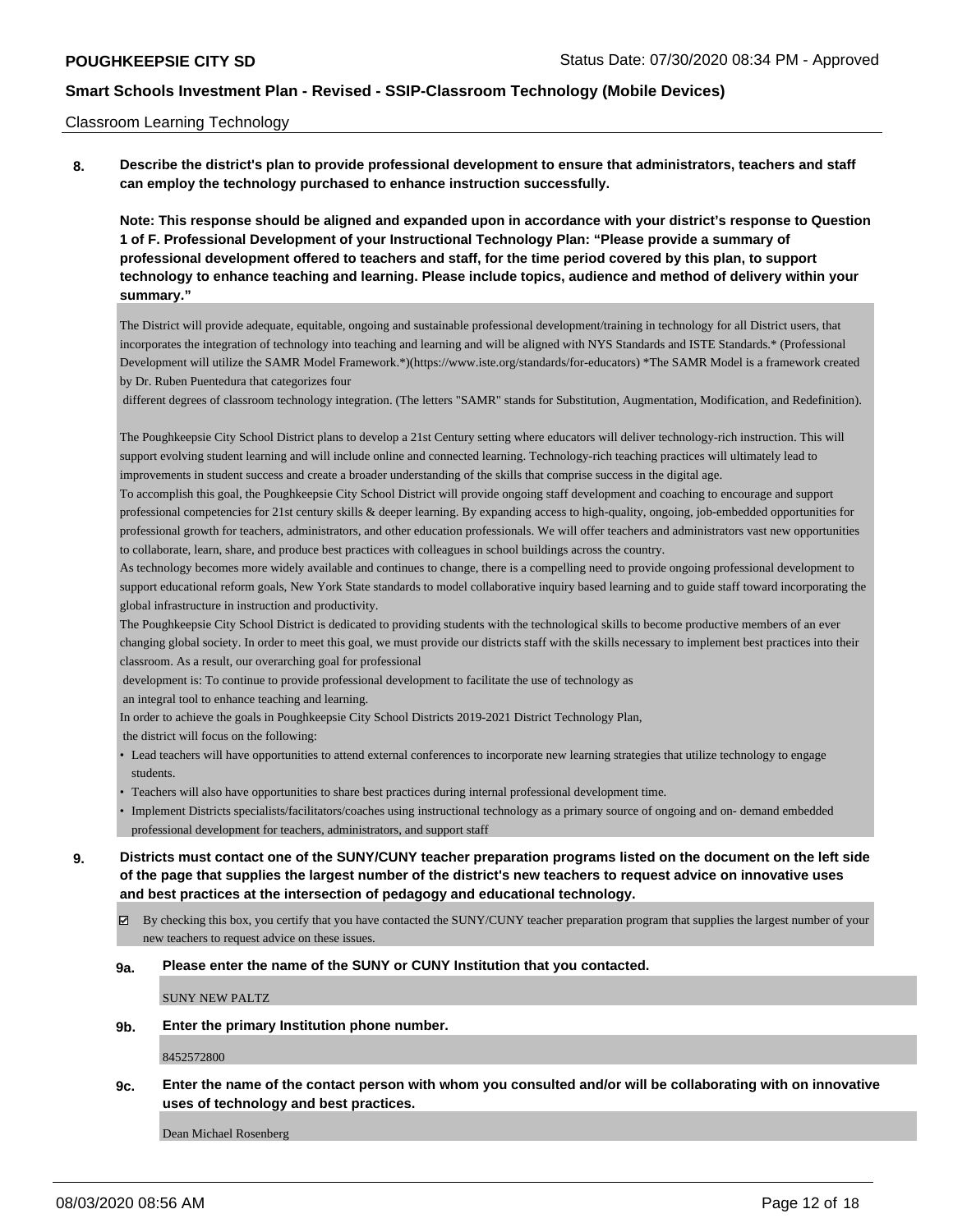## Classroom Learning Technology

**10. To ensure the sustainability of technology purchases made with Smart Schools funds, districts must demonstrate a long-term plan to maintain and replace technology purchases supported by Smart Schools Bond Act funds. This sustainability plan shall demonstrate a district's capacity to support recurring costs of use that are ineligible for Smart Schools Bond Act funding such as device maintenance, technical support, Internet and wireless fees, maintenance of hotspots, staff professional development, building maintenance and the replacement of incidental items. Further, such a sustainability plan shall include a long-term plan for the replacement of purchased devices and equipment at the end of their useful life with other funding sources.**

 $\boxtimes$  By checking this box, you certify that the district has a sustainability plan as described above.

**11. Districts must ensure that devices purchased with Smart Schools Bond funds will be distributed, prepared for use, maintained and supported appropriately. Districts must maintain detailed device inventories in accordance with generally accepted accounting principles.**

By checking this box, you certify that the district has a distribution and inventory management plan and system in place.

**12. Please detail the type, quantity, per unit cost and total cost of the eligible items under each sub-category.**

| Select the allowable expenditure | Iltem to be Purchased                                                 | Quantity | Cost per Item | <b>Total Cost</b> |
|----------------------------------|-----------------------------------------------------------------------|----------|---------------|-------------------|
| type.                            |                                                                       |          |               |                   |
| Repeat to add another item under |                                                                       |          |               |                   |
| each type.                       |                                                                       |          |               |                   |
| <b>Laptop Computers</b>          | Chromebook, model 11 3100 2-in-1                                      | 4,223    | 314.00        | 1,326,022.00      |
|                                  | with 65W AC Adapter 250V, 1M                                          |          |               |                   |
| <b>Laptop Computers</b>          | Dell Latitude, model 5500 Laptop with<br>65W AC Adapter, 7.4mm Barrel | 425      | 850.00        | 361,250.00        |
|                                  |                                                                       | 4,648    | 1,164.00      | 1,687,272         |

## **13. Final 2014-15 BEDS Enrollment to calculate Nonpublic Sharing Requirement (no changes allowed.)**

|              | Public Enrollment | Nonpublic Enrollment | <b>Total Enrollment</b> | l Nonpublic<br>l Percentage |
|--------------|-------------------|----------------------|-------------------------|-----------------------------|
| l Enrollment | 4,227             | 148                  | 4.375.00                | 3.38                        |

## **14. If you are submitting an allocation for Classroom Learning Technology complete this table.**

|                          | Public School Sub-Allocation | <b>Estimated Nonpublic Loan</b><br>Amount<br>(Based on Percentage Above) | Estimated Total Public and<br>Nonpublic Sub-Allocation |
|--------------------------|------------------------------|--------------------------------------------------------------------------|--------------------------------------------------------|
| Interactive Whiteboards  | (No Response)                | 0.00                                                                     | 0.00                                                   |
| <b>Computer Servers</b>  | (No Response)                | 0.00                                                                     | 0.00                                                   |
| <b>Desktop Computers</b> | (No Response)                | 0.00                                                                     | 0.00                                                   |
| <b>Laptop Computers</b>  | 1,687,272.00                 | 37,000.00                                                                | 1,724,272.00                                           |
| <b>Tablet Computers</b>  | (No Response)                | 0.00                                                                     | 0.00                                                   |
| <b>Other Costs</b>       | (No Response)                | 0.00                                                                     | 0.00                                                   |
| Totals:                  | 1,687,272.00                 | 37,000                                                                   | 1,724,272                                              |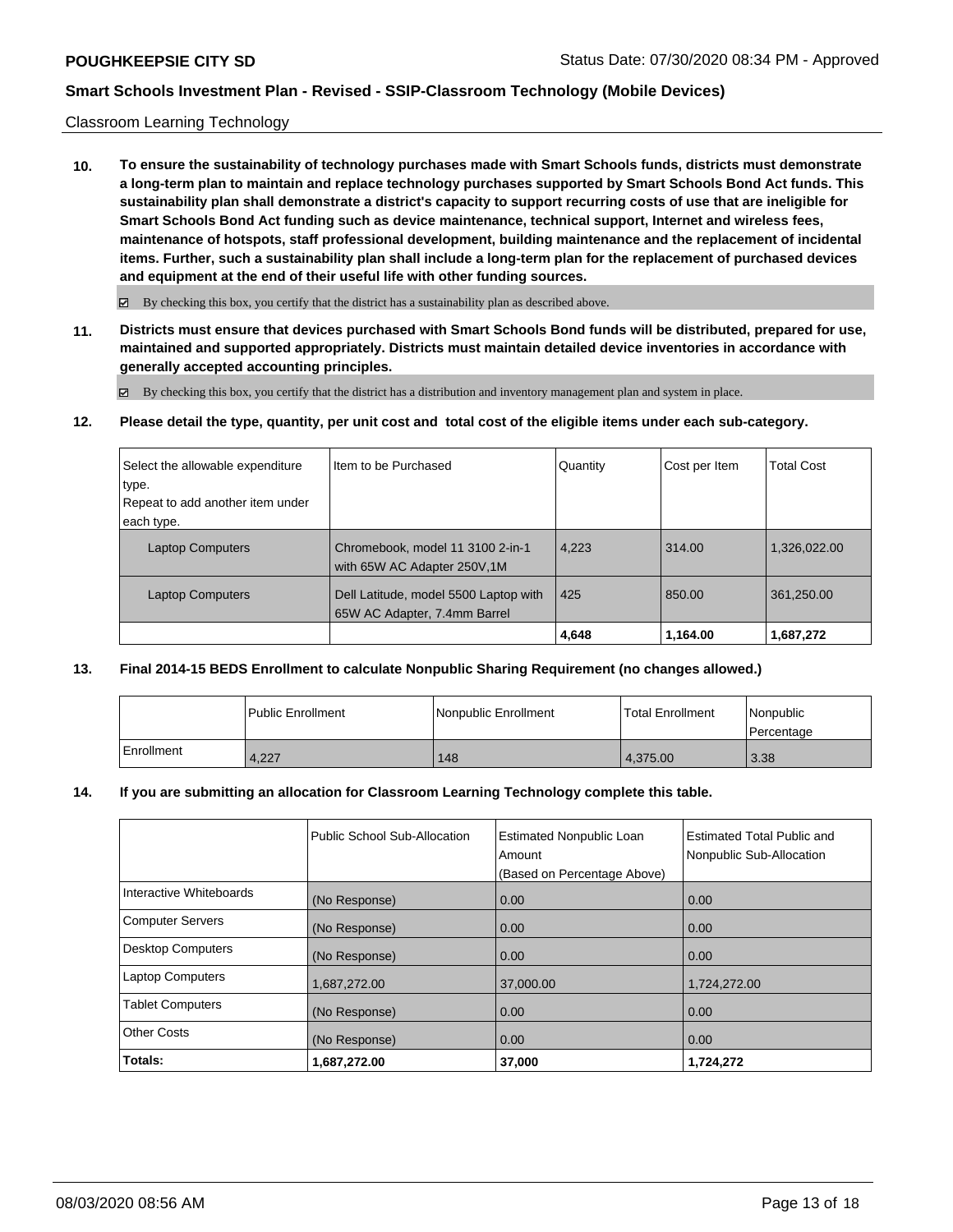#### Pre-Kindergarten Classrooms

**1. Provide information regarding how and where the district is currently serving pre-kindergarten students and justify the need for additional space with enrollment projections over 3 years.**

(No Response)

- **2. Describe the district's plan to construct, enhance or modernize education facilities to accommodate prekindergarten programs. Such plans must include:**
	- **Specific descriptions of what the district intends to do to each space;**
	- **An affirmation that new pre-kindergarten classrooms will contain a minimum of 900 square feet per classroom;**
	- **The number of classrooms involved;**
	- **The approximate construction costs per classroom; and**
	- **Confirmation that the space is district-owned or has a long-term lease that exceeds the probable useful life of the improvements.**

(No Response)

**3. Smart Schools Bond Act funds may only be used for capital construction costs. Describe the type and amount of additional funds that will be required to support ineligible ongoing costs (e.g. instruction, supplies) associated with any additional pre-kindergarten classrooms that the district plans to add.**

(No Response)

**4. All plans and specifications for the erection, repair, enlargement or remodeling of school buildings in any public school district in the State must be reviewed and approved by the Commissioner. Districts that plan capital projects using their Smart Schools Bond Act funds will undergo a Preliminary Review Process by the Office of Facilities Planning.**

**Please indicate on a separate row each project number given to you by the Office of Facilities Planning.**

| Project Number |  |
|----------------|--|
| (No Response)  |  |
|                |  |

**5. Please detail the type, quantity, per unit cost and total cost of the eligible items under each sub-category.**

| Select the allowable expenditure | Item to be purchased | Quantity      | Cost per Item | <b>Total Cost</b> |
|----------------------------------|----------------------|---------------|---------------|-------------------|
| type.                            |                      |               |               |                   |
| Repeat to add another item under |                      |               |               |                   |
| each type.                       |                      |               |               |                   |
| (No Response)                    | (No Response)        | (No Response) | (No Response) | 0.00              |
|                                  |                      | U             | 0.00          |                   |

**6. If you have made an allocation for Pre-Kindergarten Classrooms, complete this table. Note that the calculated Total at the bottom of the table must equal the Total allocation for this category that you entered in the SSIP Overview overall budget.**

|                                          | Sub-Allocation |
|------------------------------------------|----------------|
| Construct Pre-K Classrooms               | (No Response)  |
| Enhance/Modernize Educational Facilities | (No Response)  |
| <b>Other Costs</b>                       | (No Response)  |
| Totals:                                  | 0.00           |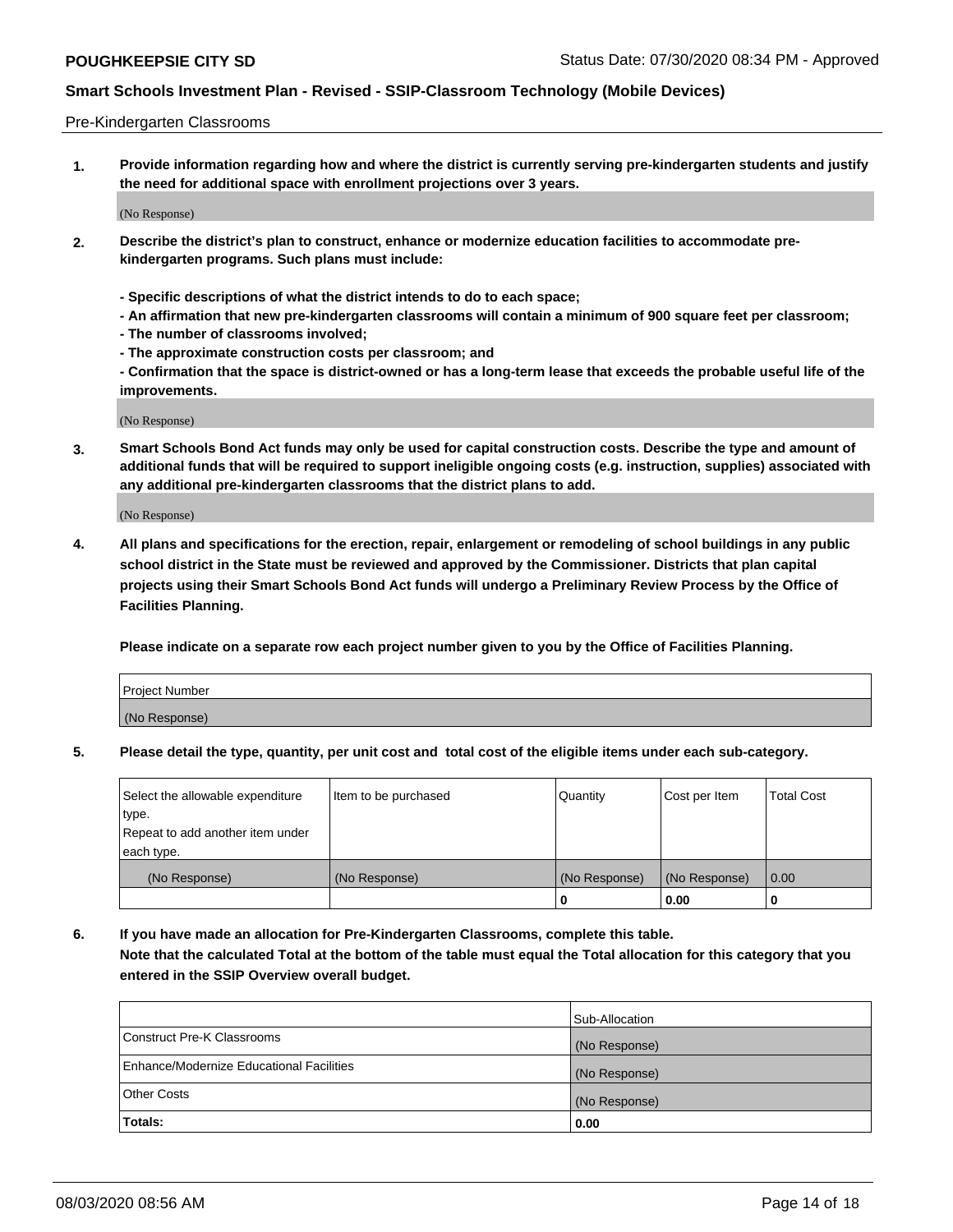Replace Transportable Classrooms

**1. Describe the district's plan to construct, enhance or modernize education facilities to provide high-quality instructional space by replacing transportable classrooms.**

(No Response)

**2. All plans and specifications for the erection, repair, enlargement or remodeling of school buildings in any public school district in the State must be reviewed and approved by the Commissioner. Districts that plan capital projects using their Smart Schools Bond Act funds will undergo a Preliminary Review Process by the Office of Facilities Planning.**

**Please indicate on a separate row each project number given to you by the Office of Facilities Planning.**

| Project Number |  |
|----------------|--|
|                |  |
|                |  |
|                |  |
|                |  |
| (No Response)  |  |
|                |  |
|                |  |
|                |  |

**3. For large projects that seek to blend Smart Schools Bond Act dollars with other funds, please note that Smart Schools Bond Act funds can be allocated on a pro rata basis depending on the number of new classrooms built that directly replace transportable classroom units.**

**If a district seeks to blend Smart Schools Bond Act dollars with other funds describe below what other funds are being used and what portion of the money will be Smart Schools Bond Act funds.**

(No Response)

**4. Please detail the type, quantity, per unit cost and total cost of the eligible items under each sub-category.**

| Select the allowable expenditure | Item to be purchased | Quantity      | Cost per Item | Total Cost |
|----------------------------------|----------------------|---------------|---------------|------------|
| ∣type.                           |                      |               |               |            |
| Repeat to add another item under |                      |               |               |            |
| each type.                       |                      |               |               |            |
| (No Response)                    | (No Response)        | (No Response) | (No Response) | 0.00       |
|                                  |                      | u             | 0.00          |            |

**5. If you have made an allocation for Replace Transportable Classrooms, complete this table. Note that the calculated Total at the bottom of the table must equal the Total allocation for this category that you entered in the SSIP Overview overall budget.**

|                                                | Sub-Allocation |
|------------------------------------------------|----------------|
| Construct New Instructional Space              | (No Response)  |
| Enhance/Modernize Existing Instructional Space | (No Response)  |
| Other Costs                                    | (No Response)  |
| Totals:                                        | 0.00           |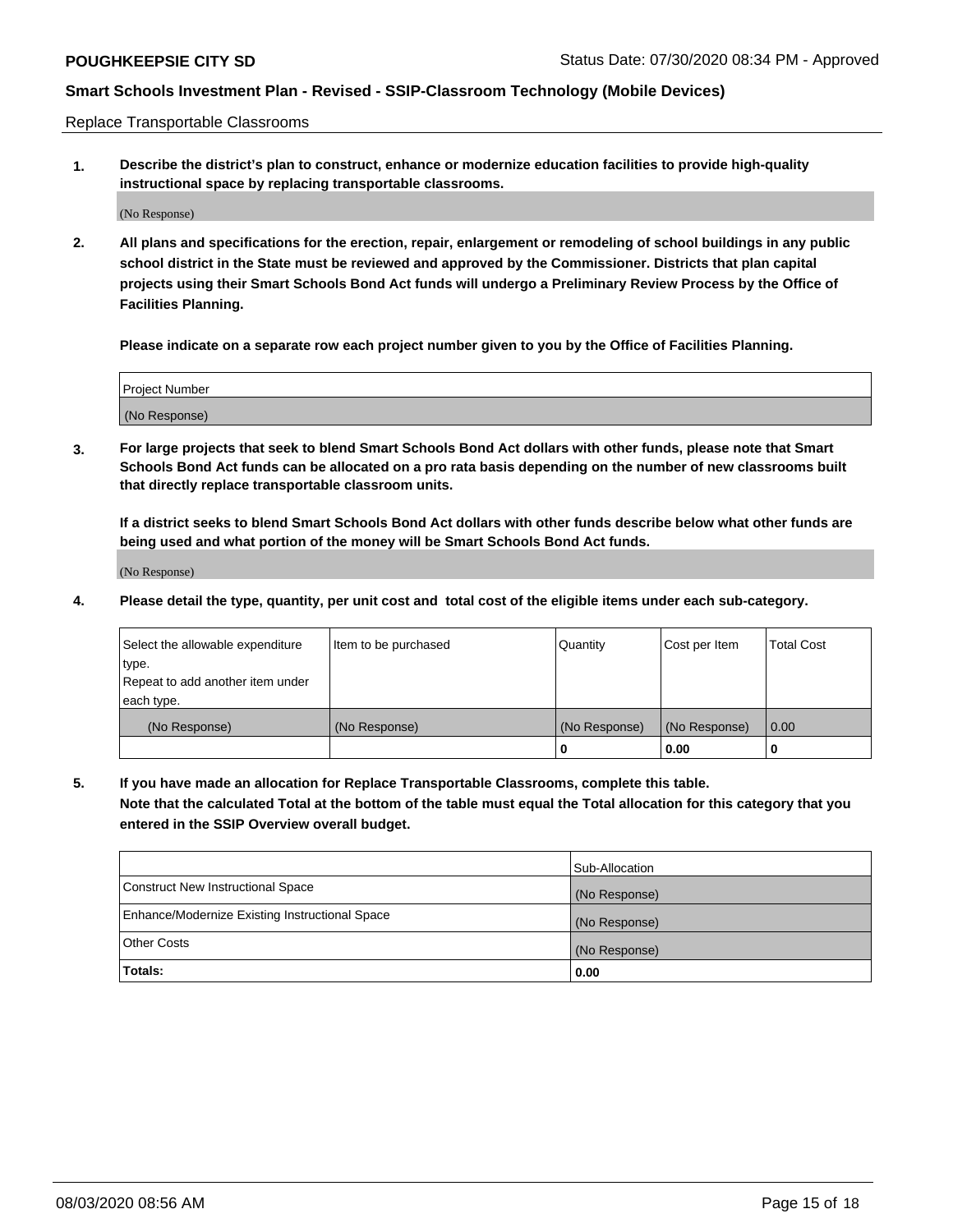High-Tech Security Features

**1. Describe how you intend to use Smart Schools Bond Act funds to install high-tech security features in school buildings and on school campuses.**

(No Response)

**2. All plans and specifications for the erection, repair, enlargement or remodeling of school buildings in any public school district in the State must be reviewed and approved by the Commissioner. Smart Schools plans with any expenditures in the High-Tech Security category require a project number from the Office of Facilities Planning. Districts must submit an SSBA LOI and receive project numbers prior to submitting the SSIP. As indicated on the LOI, some projects may be eligible for a streamlined review and will not require a building permit. Please indicate on a separate row each project number given to you by the Office of Facilities Planning.**

| <b>Project Number</b>                                  |  |
|--------------------------------------------------------|--|
| MN<br>$\sim$ $\sim$ $\sim$ $\sim$ $\sim$ $\sim$ $\sim$ |  |

- **3. Was your project deemed eligible for streamlined Review?**
	- Yes
	- $\hfill \square$  No
- **4. Include the name and license number of the architect or engineer of record.**

| Name          | License Number |
|---------------|----------------|
| (No Response) | (No Response)  |

**5. Please detail the type, quantity, per unit cost and total cost of the eligible items under each sub-category.**

| Select the allowable expenditure | Item to be purchased | Quantity      | Cost per Item | <b>Total Cost</b> |
|----------------------------------|----------------------|---------------|---------------|-------------------|
| ∣type.                           |                      |               |               |                   |
| Repeat to add another item under |                      |               |               |                   |
| each type.                       |                      |               |               |                   |
| (No Response)                    | (No Response)        | (No Response) | (No Response) | 0.00              |
|                                  |                      | 0             | 0.00          |                   |

**6. If you have made an allocation for High-Tech Security Features, complete this table.**

**Enter each Sub-category Public Allocation based on the the expenditures listed in Table #5.**

|                                                      | Sub-Allocation |
|------------------------------------------------------|----------------|
| Capital-Intensive Security Project (Standard Review) | (No Response)  |
| <b>Electronic Security System</b>                    | (No Response)  |
| <b>Entry Control System</b>                          | (No Response)  |
| Approved Door Hardening Project                      | (No Response)  |
| <b>Other Costs</b>                                   | (No Response)  |
| Totals:                                              | 0.00           |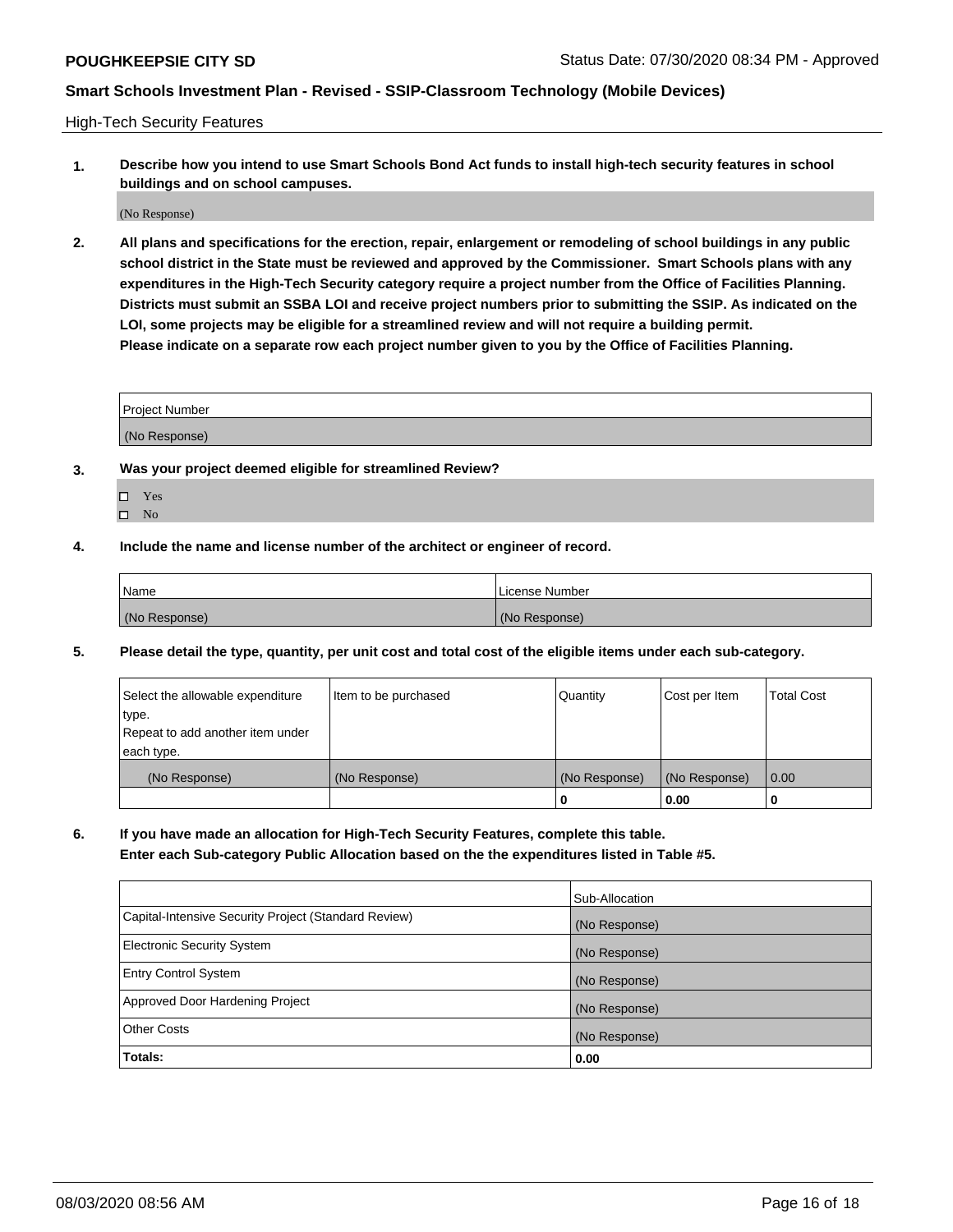Non-Public Schools

# **1. Describe your plan to utilize SSBA funds to purchase devices and loan to the nonpublic schools within your district. Please specify what devices have been requested by the nonpublic schools. If the nonpublic schools have not finalized requests, the district should provide the date nonpublic schools will submit the request by.**

The three nonpublic schools within our district District would like to use the SSBA to purchase Dell Chromebook, model 11 3100 2-in-1 with 65W AC Adapter 250V,1M.to increase the number of devices they have received from the district through other funding sources. Devices will be inventoried and loaned to schools by the start of each school year. (September 1) When district conducts their annual inventory, devices will be inventoried at this time. All chromebooks purchased include a three year warranty for for accidental coverage/repair.

**2. A final Smart Schools Investment Plan cannot be approved until school authorities have adopted regulations specifying the date by which requests from nonpublic schools for the purchase and loan of Smart Schools Bond Act classroom technology must be received by the district.**

By checking this box, you certify that you have such a plan and associated regulations in place that have been made public.

**2a. Please enter the date each year nonpublic schools must request loanable items from the school district. This date cannot be earlier than June 1 of the previous school year.**

September 1st.

# **3. Final 2014-15 BEDS Enrollment to calculate Nonpublic Sharing Requirement (no changes allowed.)**

|            | <b>Public Enrollment</b> | l Nonpublic Enrollment | Total Enrollment | Nonpublic Percentage |
|------------|--------------------------|------------------------|------------------|----------------------|
| Enrollment | 4,227                    | 148                    | 4.375.00         | 3.38                 |

## **4. Nonpublic Loan Calculator**

|                                                           | Loanable<br>School  | Loanable<br>Classroom         | Additional<br>Nonpublic | Estimated<br>Per Pupil | Previously<br>Approved | Cumulative<br>Per Pupil | <b>Final Per</b><br>Pupil Loan | <b>Final Total</b><br>Loan |
|-----------------------------------------------------------|---------------------|-------------------------------|-------------------------|------------------------|------------------------|-------------------------|--------------------------------|----------------------------|
|                                                           | <b>Connectivity</b> | Technology                    | Loan                    | Amount -               | l Per Pupil            | Loan                    | . Amount -                     | Amount -                   |
|                                                           |                     |                               | (Optional)              | This Plan              | Amount(s)              | Amount                  | This Plan                      | This Plan                  |
| Required Nonpublic  <br>Loan                              | 0.00                | 1,724,272.0<br>$\overline{0}$ |                         | 250.00                 | 0.00                   | 250.00                  | 250.00                         | 37,000.00                  |
| Final Adjusted Loan  <br>- (If additional loan<br> funds) | 0.00                | 1,724,272.0<br>$\mathbf 0$    | (No<br>Response)        | 250.00                 | 0.00                   | 250.00                  | 250.00                         | 37,000.00                  |

## **5. Nonpublic Share**

|                                          | Final Per Pupil Amount | l Final Nonpublic Loan Amount |
|------------------------------------------|------------------------|-------------------------------|
| Pending and Previously<br>Approved Plans | 0.00                   | 0.00                          |
| This Plan                                | 250.00                 | 37,000.00                     |
| Total                                    | 250.00                 | 37,000.00                     |

## **6. Distribution of Nonpublic Loan Amount by School**

| Nonpublic School Name                          | 2018-19 K-12 Enrollment | Special Ed School? If Yes, not eligible |
|------------------------------------------------|-------------------------|-----------------------------------------|
| <b>POUGHKEEPSIE SDA ELEMENTARY</b><br>  SCHOOL | 35                      | <b>No</b>                               |
| <b>RIDGE SCHOOL (THE)</b>                      |                         | <b>No</b>                               |
| <b>TABERNACLE CHRISTIAN ACADEMY</b>            | 136                     | <b>No</b>                               |

#### **7. Please detail the type, quantity and per unit cost of the eligible items under each sub-category.**